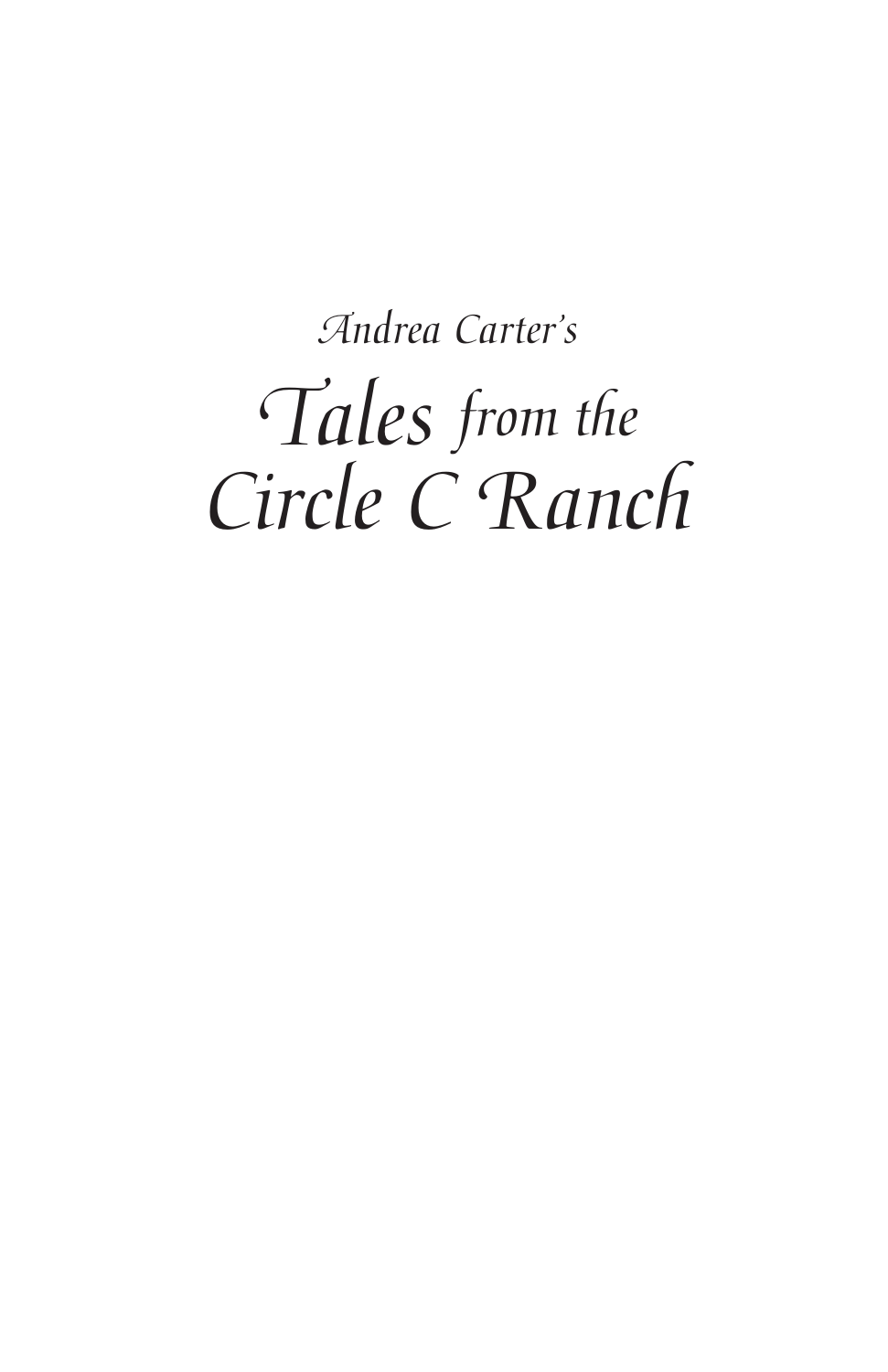### **Also by Susan K. Marlow**

Circle C Beginnings *Andi's Pony Trouble Andi's Indian Summer Andi's Scary School Days Andi's Fair Surprise Andi's Lonely Little Foal Andi's Circle C Christmas*

Circle C Adventures

*Andrea Carter and the Long Ride Home Andrea Carter and the Dangerous Decision Andrea Carter and the Family Secret Andrea Carter and the San Francisco Smugglers Andrea Carter and the Trouble with Treasure Andrea Carter and the Price of Truth*

> Circle C Milestones *Thick as Thieves Heartbreak Trail*

Goldtown Adventures *Badge of Honor Tunnel of Gold Canyon of Danger River of Peril*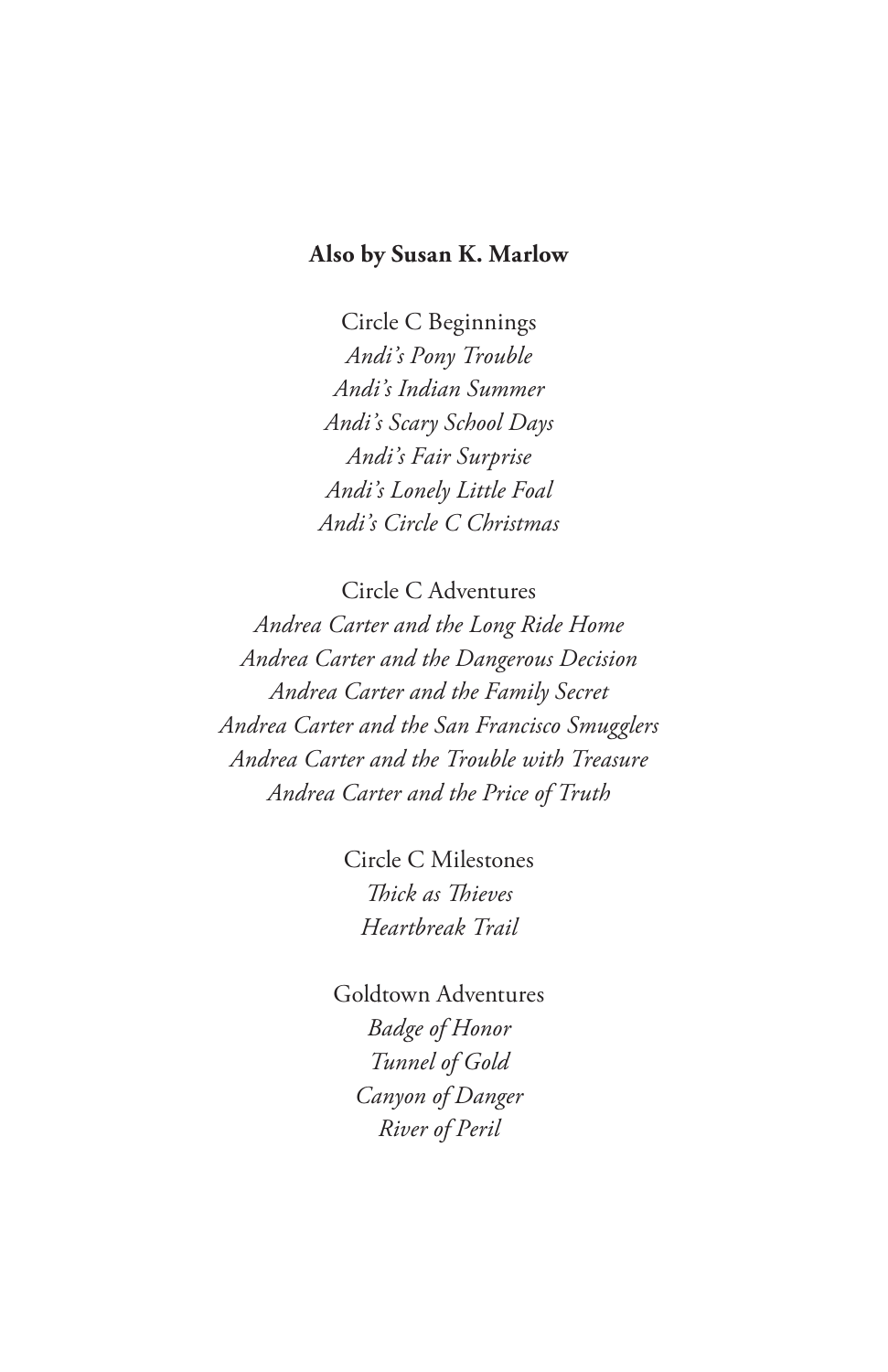# *Tales from the Circle C Ranch Andrea Carter's*

*Susan K. Marlow*

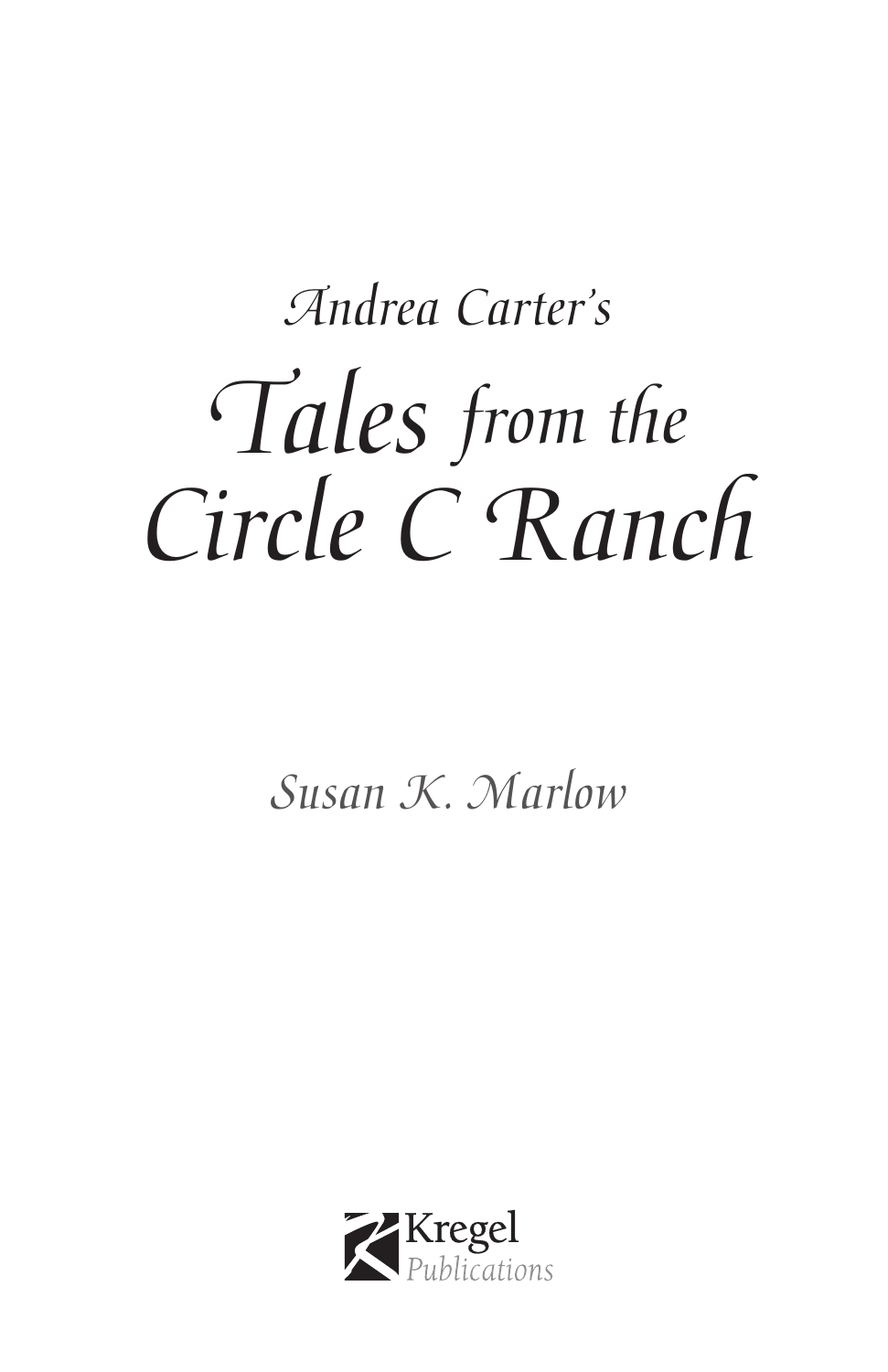#### *Andrea Carter's Tales from the Circle C Ranch* © 2015 by Susan K. Marlow

Cover, "Britches Are Not for Little Girls," and "Aunt Rebecca and the Hat" illustrations © 2015 by Leslie Gammelgaard

All other illustrations © 2015 by Melissa McConnell

Published by Kregel Publications, a division of Kregel, Inc., 2450 Oak Industrial Dr. NE, Grand Rapids, MI 49505.

All rights reserved. No part of this book may be reproduced, stored in a retrieval system, or transmitted in any form or by any means—electronic, mechanical, photocopy, recording, or otherwise—without written permission of the publisher, except for brief quotations in reviews.

The persons and events portrayed in this work are the creations of the author, and any resemblance to persons living or dead is purely coincidental.

ISBN 978-0-8254-4379-4

Printed in the United States of America 15 16 17 18 19 / 5 4 3 2 1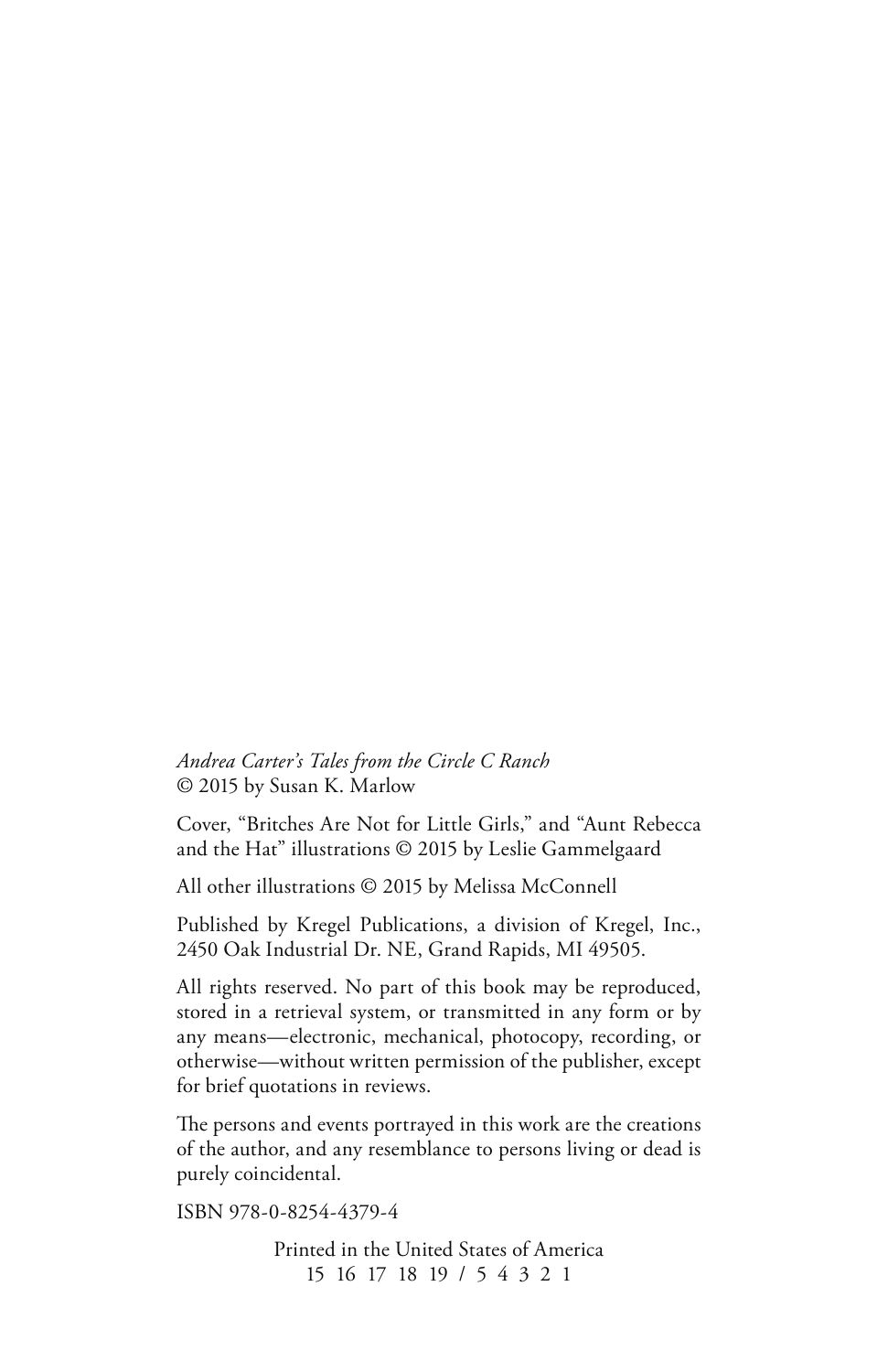## *Contents*

### **Part One: The Early Years**

- 1. Britches Are Not for Little Girls 9
- 2. The Best Gift of All 16
- 3. Aunt Rebecca and the Hat 26
- 4. White Christmas 31

### **Part Two: The In-Between Years**

- 5. Prince Loco, Chad's Crazy Horse 53
- 6. Hurrah for the Fourth of July! 60
- 7. A Matter of Honor 72
- 8. Snakes Alive! 84
- 9. Virginia's Riding Lesson 96
- 10. Where the Trees Meet the Bay  $\cdot$  115
- 11. Adiós, Jeffrey Sullivan 130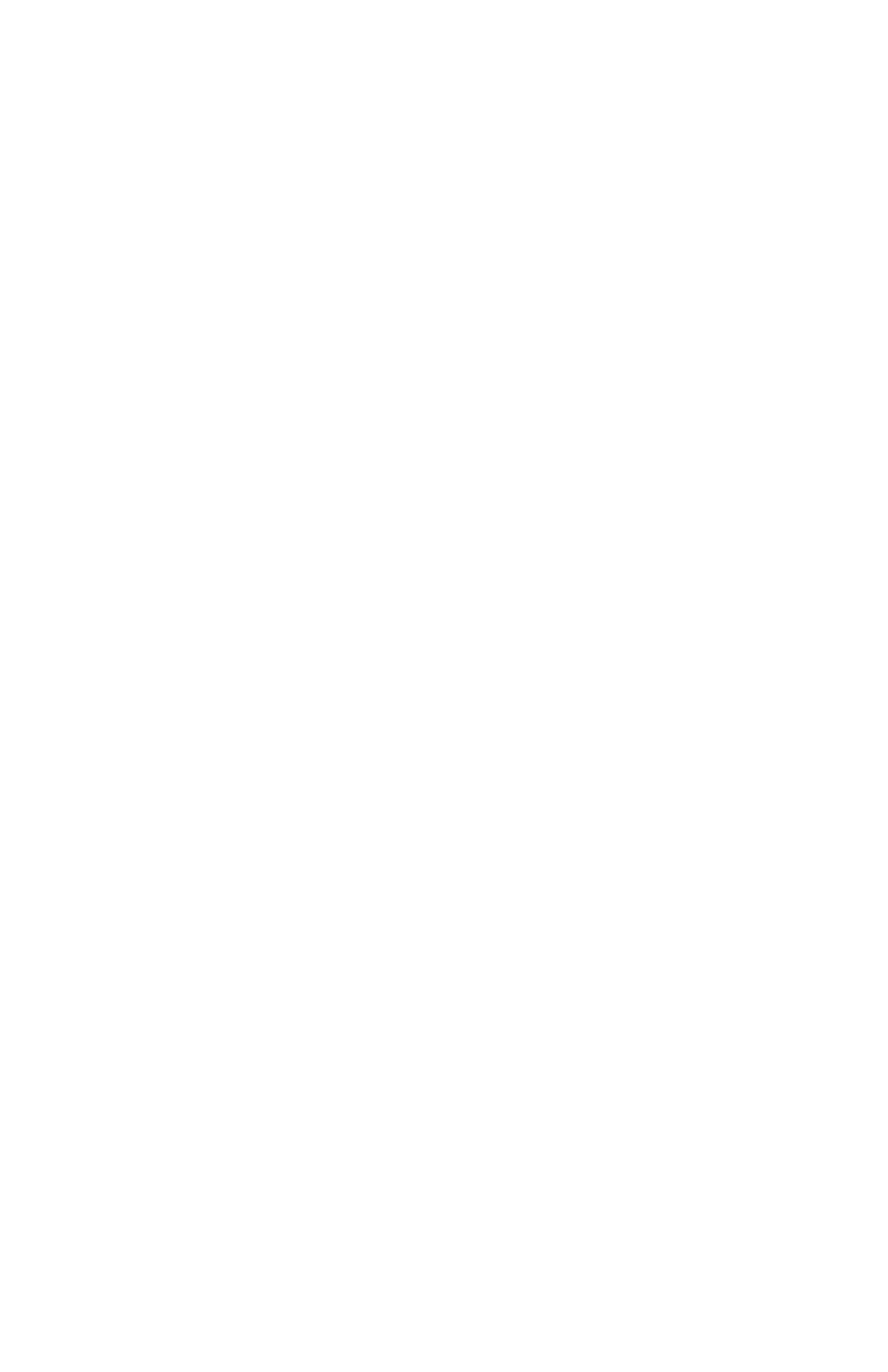

## *The Early Years*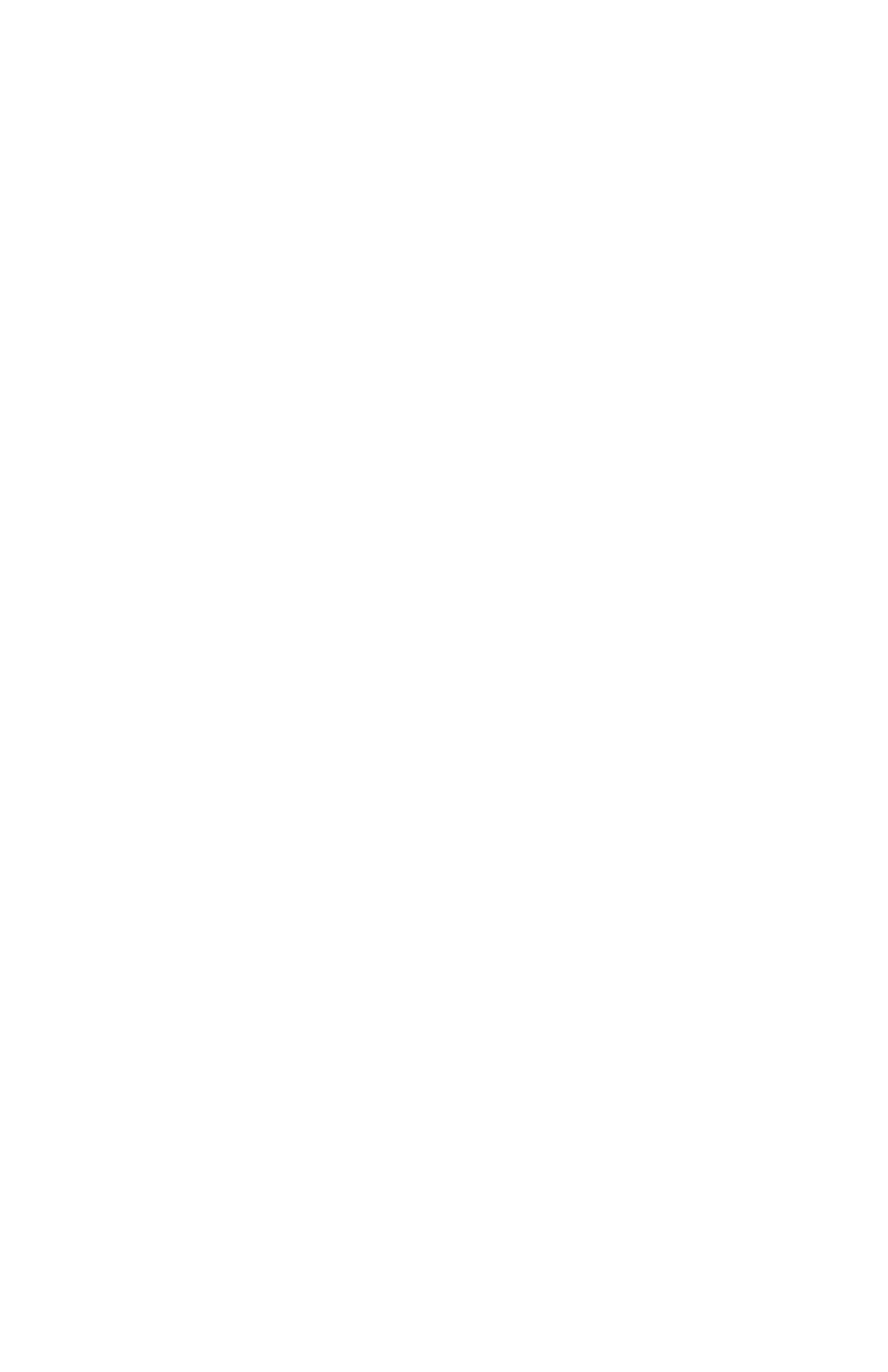*1*

## *Britches Are Not for Little Girls*

*September 1873 This story takes place the autumn before* Andi's Pony Trouble.

"Little girls do *not* wear britches."

Mother didn't raise her voice, but she sounded firm. Like always.

I peeked around my ten-year-old sister, Melinda, and looked down the long table. Father sat at the head of the table, sipping a cup of after-supper coffee.

He didn't say anything right away. He put down his coffee cup and scooped up a piping hot forkful of apple pie, fresh from the oven.

"First of the season, *Señor* Carter," Luisa told him as she cleared away the dirty dishes.

"It's delicious," Father said.

Luisa beamed. "*Muchas gracias, señor*."

Father was the tallest and strongest man in the whole world. Dressed in his fancy dinner clothes, he was also the most handsome.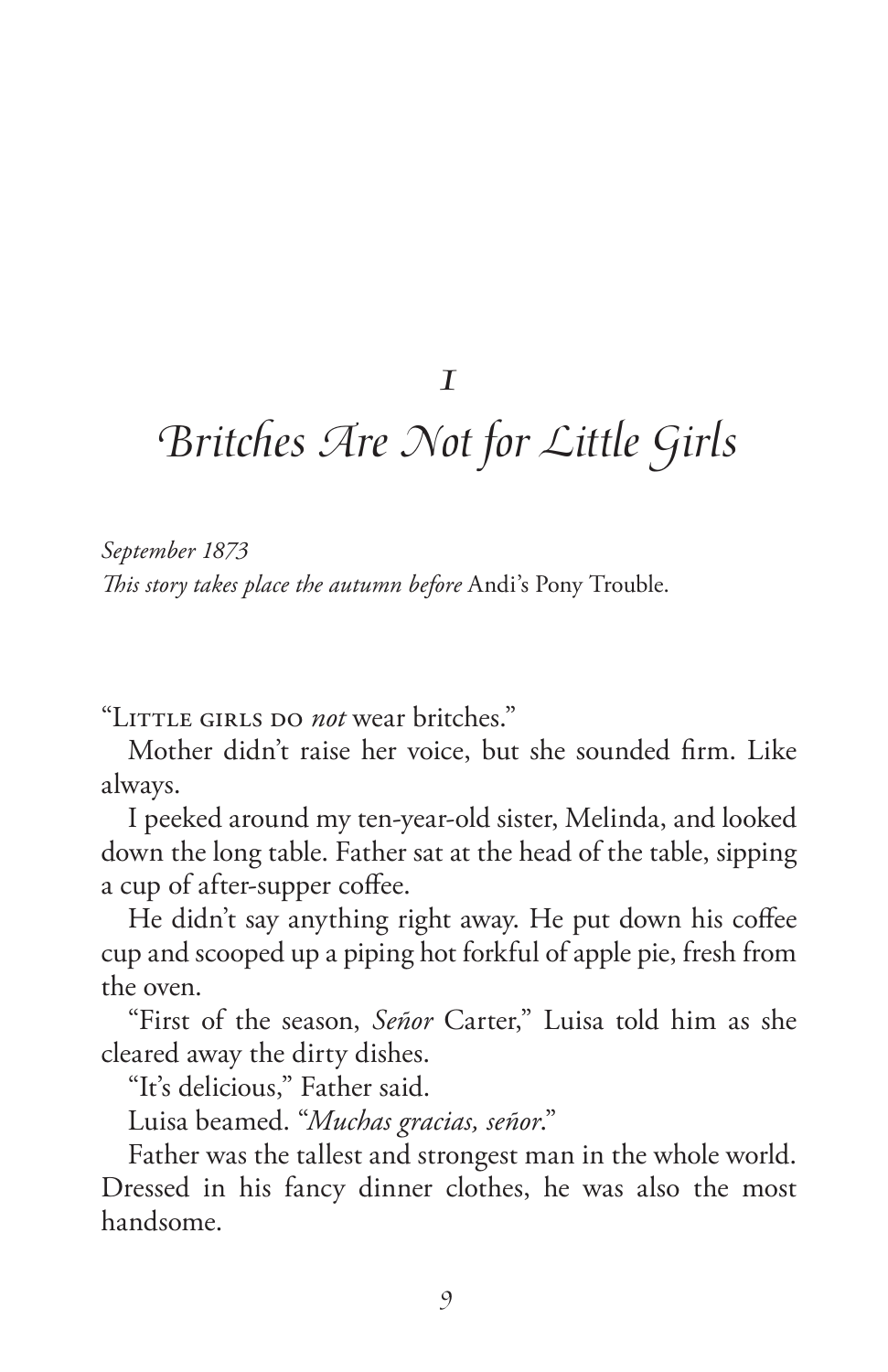Our family always dressed for the evening meal. It was *The Rule*. Even my two oldest brothers, who were grown up, didn't come to the table in work clothes.

Chad tried to once. He burst into the house with a story about the cattle herd that Mother and Father listened to with interest. Before we knew it, the supper bell was ringing. Father led Mother toward the dining room.

"I assume, Chad, that you will be dining with us this evening?" Mother said over her shoulder.

You never saw a twenty-year-old race so fast upstairs to change!

I didn't like dressing up for dinner . . . or for anything else. Play dresses with aprons were good enough for me. Most days I ran out of the house barefoot. I'd be off playing with the ranch hands' children before Mother could catch me.

Right now, I was watching Father eat his pie. Would he answer Mother?

I sighed. The "britches" subject was my own fault, and my new friend Riley's idea. He had just come to live on our ranch with his Uncle Sid, the ranch foreman. Chad told me Riley's mother was sick, and his father was an army captain often away on patrol. Riley would be staying on the ranch until his mother was well.

We took to each other right away.

When I had trouble getting up on his big, black horse, Riley said, "You can't do it in a dress, Andi. Even if you make it, your skirt will get all scrunched up. Your bloomers will get dirty, and your bare legs will show. I bet your mama wouldn't like that."

Riley was right. Mother would not like that at all.

I followed Riley into the room he shared with his Uncle Sid just behind the bunkhouse. He dug around in an orange crate and pulled out a pair of overalls.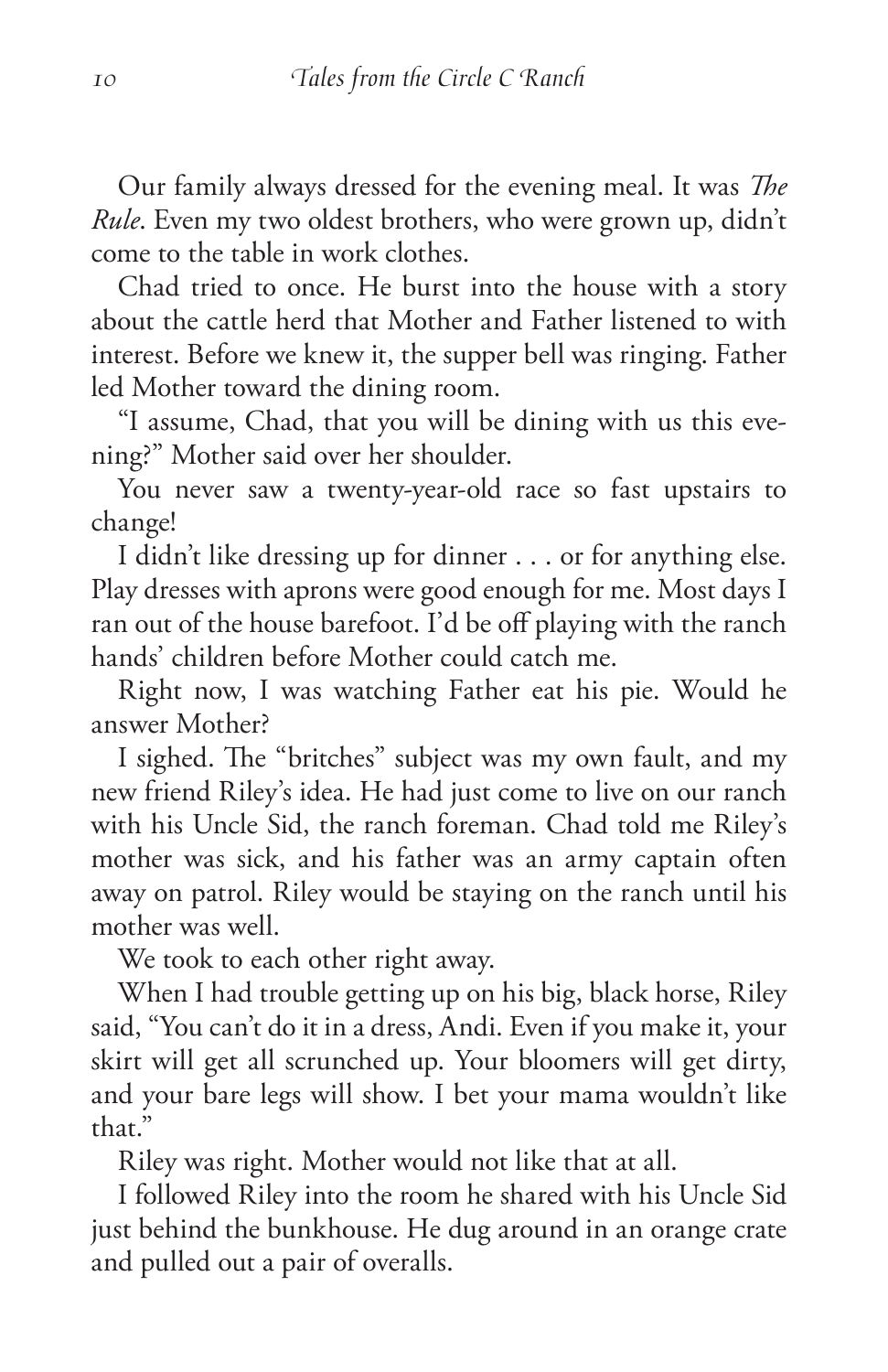"I'm a cowboy now," he said, "so I'm gonna dress like one, in britches and a shirt. You can have my overalls."

I squealed my joy. "Thank you, Riley!"

Overalls were the answer to all my riding problems, if only Mother and Father would agree.

Every day while Melinda was away at school, Father tossed me up on Caesar, his big, bay horse. Father let me go everywhere with him, sitting on his lap in the saddle. He rode out to the herd, gave orders to the cowhands, and taught Chad and Mitch how to run the ranch. Sometimes I asked questions, but most of the time I just watched everything from high up on Caesar's broad back.

The only dark cloud rose when the town ladies showed up on the ranch to visit Mother. They clucked their tongues and said it was not proper for a little girl to ride astride, with her skirts flying and her knees showing.

"It's downright shameful, Elizabeth," Mrs. Peterson told Mother. "You ought to put a stop to it."

Father disagreed. "The child loves to ride, and she's a born horsewoman. Only the livestock, her brothers, and a few old cowhands see Andrea's skirts flying." When the ladies left, he frowned. "I see no reason to pay any attention to busybodies."

"Busybodies are folks who mind everybody's business but their own," Chad said when I asked him what the word meant.

Father and Mother did not pay busybodies any mind . . . except for one.

Aunt Rebecca, the busiest busybody of all, nearly fainted when she saw Father and me on Caesar one day during a surprise visit. She scolded Father something fierce, but he just laughed.

"This is a very serious matter, James," Aunt Rebecca said, frowning.

Father stopped laughing. "If it bothers you that much, dear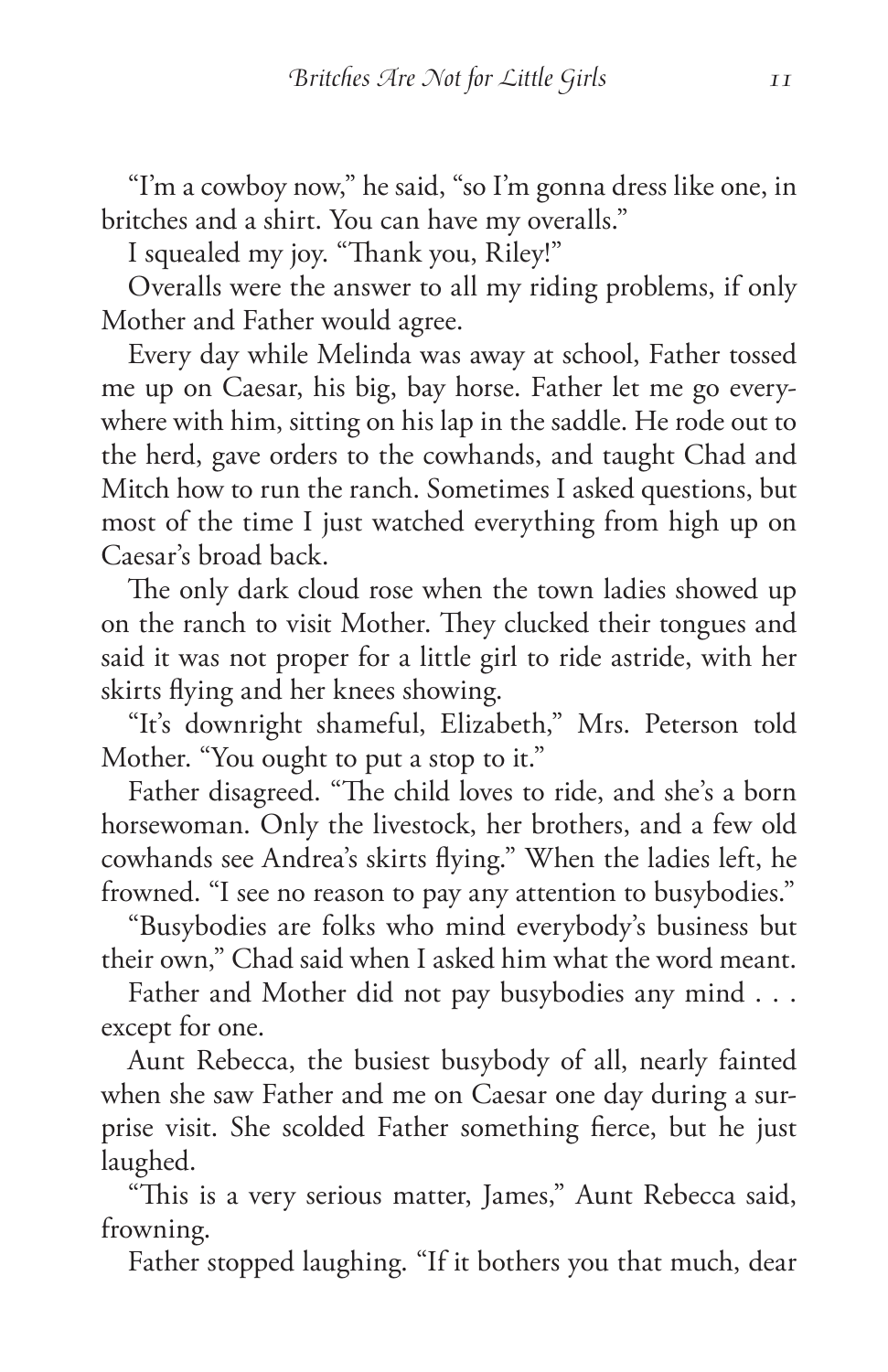sister, all right." Then he handed me down to Aunt Rebecca and put Caesar away. I didn't go riding again with Father until Aunt Rebecca went home to San Francisco.

Yes, overalls were the answer to all my problems. I was sure of it.

• • •

All those memories were swirling around inside my head while Father ate his pie and the boys talked about dull, grown-up things.

I looked at Justin, my oldest brother. He had been home only a couple of months since graduating from law school. I felt a little funny around him. He'd been away at college for three years. I didn't know him very well. Holidays were too short to get to know somebody, even your own big brother.

Justin saw me looking at him and leaned across the table. "I'll take you riding after supper if you like," he whispered.

I nodded. Then I looked at Father. He was still eating his pie. It was a big piece.

He caught my gaze and winked.

Father's wink made me feel warm and cozy all over. It meant he had everything under control—even a mealtime discussion about the proper dress for little girls on a ranch.

"A pair of overalls is the only practical solution, Elizabeth," Father said. "Andrea's little frocks would stay cleaner that way." He smiled.

I forgot about Justin's offer of an after-supper horseback ride. This was important. I put my fork down and sat perfectly still.

"Jim," Mother said, frowning. "It's unseemly. Little girls do not wear britches . . . or overalls."

I ducked my head. Maybe I shouldn't have come to lunch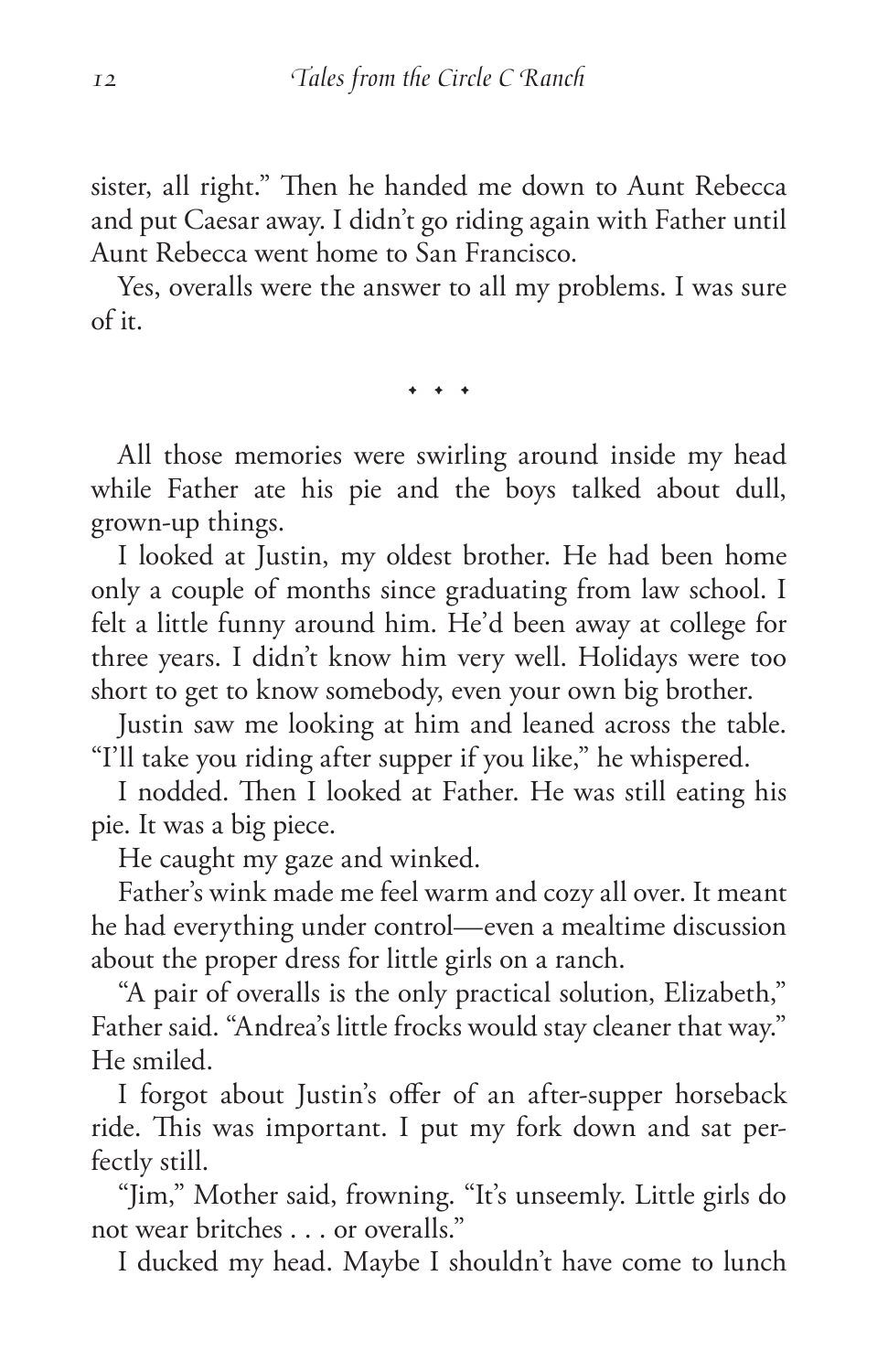today in Riley's overalls. I should have taken them off and kept them in the orange crate—just Riley's and my secret.

"Who in the world makes these rules?" Father wanted to know. It was not a question he expected an answer to.

I answered anyway. "Aunt Rebecca."

Everyone burst out laughing. I grinned and laughed too, but I didn't know why. It really wasn't funny. Aunt Rebecca thought up all the rules that made me miserable.

Father winked at me again. "If it were only that simple, sweetheart." He turned to Mother. "Skirts and horses do not mix, dear. Did you take one of Melinda's frocks, split the front and back, and sew it up for leggings like I asked?"

Mother nodded.

"It works just dandy, Father," Melinda said. "My split skirt stays where I want it to when I go riding."

Father grunted and looked pleased.

"You could teach the girls to ride sidesaddle," Mother said. *Sidesaddle? What's that?* I wondered.

Father frowned, and his eyes flashed blue fire. "My dear, I want *all* of our children to be safe, not just the boys. Riding sidesaddle is an outlandish, dangerous way for a young lady to ride a horse."

"Who made *that* rule?" I couldn't help asking. "That ladies have to ride that way?" I still didn't know what "sidesaddle" was.

Nobody got after me for speaking without being spoken to.

"Who knows?" Justin said. "It's not a law. Just one of those things society expects of ladies."

Father frowned. "We are three thousand miles away from the East. I won't let somebody's fool notion of what is or is not proper put my little girls in danger."

"San Francisco is only two hundred miles away," Justin put in.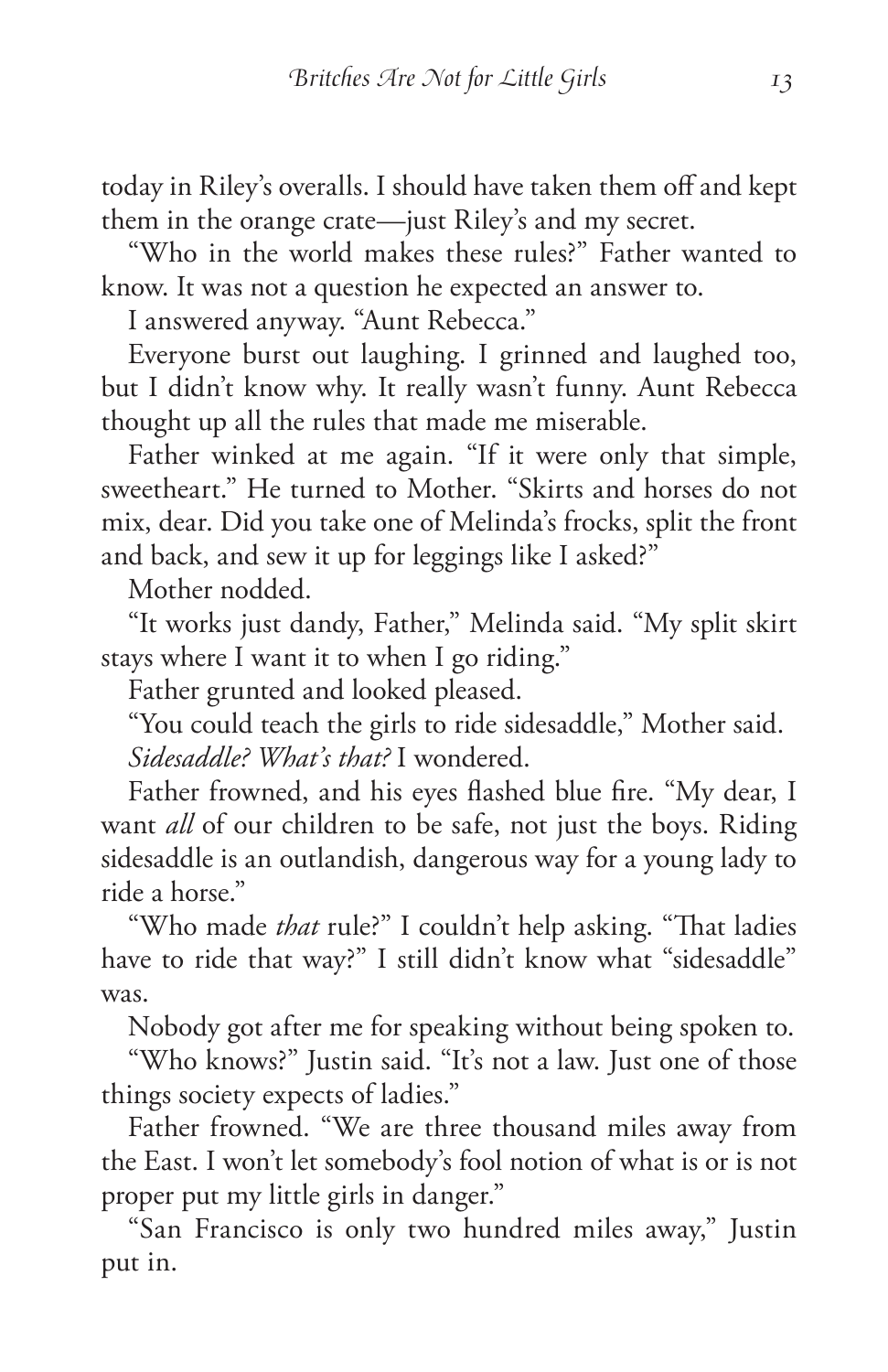"Let San Francisco take care of itself," Father said. "This is my ranch and my family. I think we can decide for ourselves how to live on it."

This sounded like good news to me. But I wasn't sure how the overalls came into it. I almost asked, but Father spoke again.

"I won't have a sidesaddle on this spread," he said. "The way Andrea rides, she'd break her neck riding that way." He shook his head. "No."

"All right, Jim," Mother said at last. "Shall I split Andrea's dresses? I might as well do them all. She'll go through them



quickly enough."

I knew I was hard on clothes. *I would rather have overalls*, I pleaded silently. *Please, please, please!*

"Overalls are durable," Father said. "I see no harm in letting her wear them when she's with me, or when she rides Coco."

"She'll be in them every day then," Melinda piped up. "Just like a little tomboy." She looked at me and made a face. "*Tomboy*," she whispered in my ear.

"Melinda, that will do," Father said.

"Yes, sir." Melinda went back to her apple pie.

"So long as she understands they are only for riding here on the ranch," Mother said. "Andrea will not step a foot off this spread in overalls or britches. Is that understood?"

"Of course, dear," Father said. He smiled at me. "Andrea,